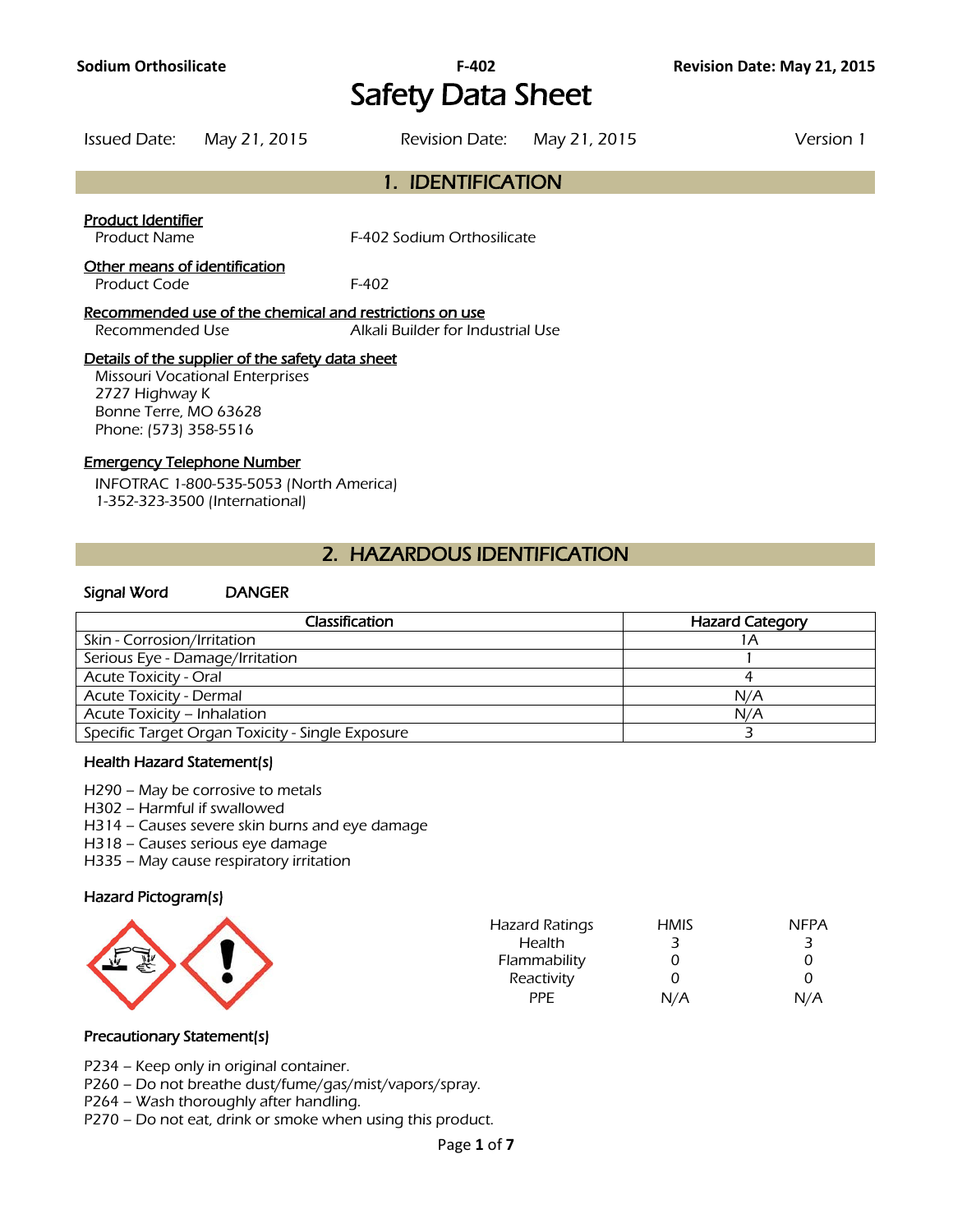P271 – Use only outdoors or in a well-ventilated area.

P280 – Wear gloves, protective clothing, eye and face protection.

P305+P351+P338 – IF IN EYES: Rinse cautiously with water for several minutes. Remove contact lenses, if present and easy to do. Continue rinsing.

P310 – Immediately call a POISON CENTER or doctor/physician.

P301+P330+P331 – If SWALLOWED: Rinse mouth. DO NOT induce vomiting.

P303+P361+P353 – IF ON SKIN (or hair): Remove/Take off immediately all contaminated clothing. Rinse skin with water/shower.

P363 – Wash contaminate clothing before reuse.

P304+P340 – Remove victim to fresh air and keep at rest in a position comfortable for breathing.

P309+P311 – IF exposed you feel unwell: Call a POISON CENTER or doctor/physician immediately.

P405 – Store locked up.

P406 – Store in a corrosive resistant container with a resistant inner liner (NOTE: flammable hydrogen gas may be generated if aluminum container and/or aluminum fittings are used with dissolved material).

P403+P233 – Store in a well-ventilated place. Keep container tightly closed.

P501 – Dispose of contents and container in accordance with applicable local, regional, national, and/or international regulations.

## Potential Health Effects

| <b>Skin Contact</b> | Danger: Corrosive: May cause severe irritation or severe burns and scarring with greater exposure |
|---------------------|---------------------------------------------------------------------------------------------------|
| <b>Eye Contact</b>  | Danger: Corrosive: May cause burns to eye tissue. Liquid contact with eyes produce severe         |
|                     | irritation/burns and with possible blindness resulting                                            |
| <b>Inhalation</b>   | May cause severe irritation of the upper respiratory tract                                        |
| Ingestion           | May cause severe burns of the mouth, throat, and stomach. Severe scarring of tissue and death     |
|                     | may result. Damage may appear days after exposure.                                                |

## 3. COMPOSITION/INFORMATION ON INGREDIENT

| <b>Chemical Name/Pure Substance</b> | CAS#      | Weight-% |
|-------------------------------------|-----------|----------|
| Sodium Metasilicate                 | 6834-92-0 | 58-61    |
| Sodium Hydroxide                    | 1310-73-2 | 37-40    |
| Sodium Carbonate                    | 497-19-8  | $0 - 2$  |
| Water                               | 7732-18-5 | $0 - 3$  |
|                                     |           |          |

\*\*If Chemical Name/CAS No is "proprietary" and/or Weight-% is listed as a range, the specific chemical identity and/or percentage of composition has been withheld as a trade secret.

## 4. FIRST-AID MEASURES

General Advice If you feel unwell, seek medical advice (show label where possible). Eye Contact Immediately flush eyes with water for at least 15 minutes while holding eyelids open. Remove contact lenses, if present and easy to do. Continue rinsing. Get medical attention immediately.<br>**Skin Contact** lmmediately Immediately brush off excess chemical and flush contaminate areas with plenty of water. Immediately remove all contaminated clothing, jewelry, and shoes. Rinse skin with large amounts of water/shower. Immediately contact a poison center, physician, or get medical attention. Wash clothing and shoes before reuse. Inhalation Move exposed person to fresh air. If not breathing, give artificial respiration. If breathing is difficult, give oxygen. **Ingestion** If swallowed: Rinse mouth, then give large quantities of water. DO NOT INDUCE VOMITTING. Never give anything by mouth to an unconscious person or convulsive person. Get medical attention immediately.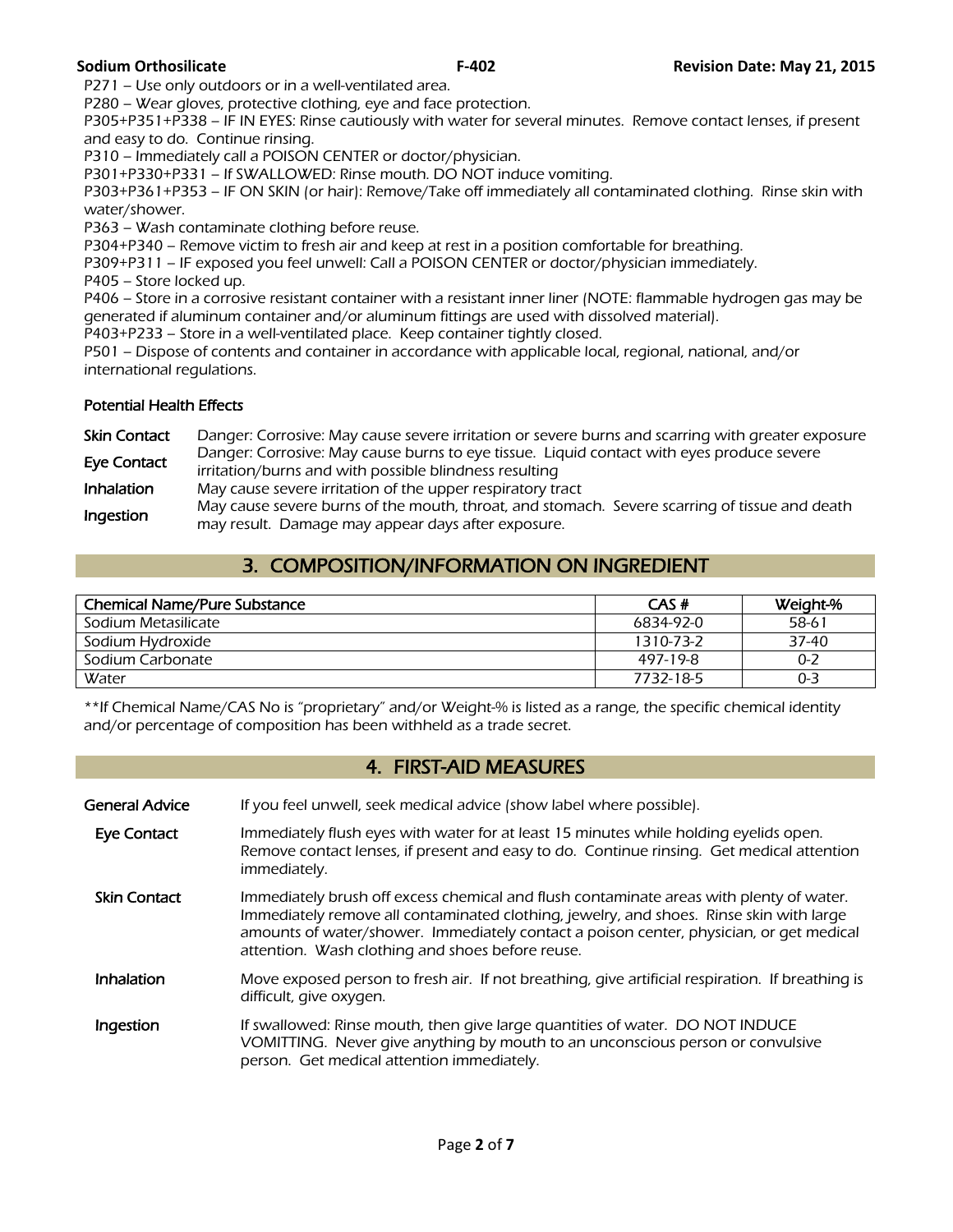Most important symptoms and effects

Harmful if ingested in large quantities. Large doses may be fatal.

## 5. FIRE-FIGHTING MEASURES

## Extinguishing Media

Suitable Extinguishing Media: Use media suitable for extinguishing fire Unsuitable Extinguishing Media: Not available

## Specific Hazards Arising from the Chemical

Corrosive to metals

## Protective equipment and precautions for firefighters

Keep upwind of fire. Wear full protective clothing and NIOSH-approved self-contained breathing apparatus with a full face piece operated in the pressure demand or other positive pressure mode. Move containers out of fire area if you can do so without danger. Apply water to cool containers that are exposed to fire.

## 6. ACCIDENTAL RELEASE MEASURES

## Personal precautions, protective equipment and emergency procedures

| <u>crootier precederons, protective equipment emailedency procedures</u><br>Personal precautions | Do not get in eyes, on skin, or on clothing. Wear appropriate personal<br>protective equipment (PPE). Ventilate closed spaces before entering. Do<br>not eat, drink, or smoke when using this product. Wash thoroughly after<br>handling.                              |
|--------------------------------------------------------------------------------------------------|------------------------------------------------------------------------------------------------------------------------------------------------------------------------------------------------------------------------------------------------------------------------|
| <b>Environmental precautions</b>                                                                 | Prevent from entering into soil, ditches, sewers, waterways and/or<br>groundwater. This material is alkaline and may raise the pH of surface<br>waters with low buffering capacity See Section 12, Ecological Information.<br>See Section 13: DISPOSAL CONSIDERATIONS. |
| <u>Methods and material for containment and clean up</u>                                         |                                                                                                                                                                                                                                                                        |
| <b>Methods for Containment</b>                                                                   | Prevent further leakage or spillage if safe to do so.                                                                                                                                                                                                                  |
| Methods for Clean up                                                                             | Shovel dry material into suitable container. Vacuum any remaining<br>material into a suitable container. Flush spill area with water, if<br>appropriate.                                                                                                               |

## 7. HANDLING AND STORAGE

## Precautions for safe handling

Do not get in eyes, on skin, or on clothing. Avoid creation and breathing of dusts. Do not eat, drink, or smoke in areas where this material is used. Wash thoroughly after handling. Wet material may pose a slipping hazard. Wear PPE as described in Section 8 of this SDS.

## Conditions for safe storage, including any incompatibilities

Keep in a tightly closed container. Protect from physical damage. Store in a cool, dry, ventilated area away from sources of heat, moisture, and incompatibilities. This material may react with acids and is corrosive towards metals. Do not store with aluminum or magnesium. Do not mix with acids or organic material.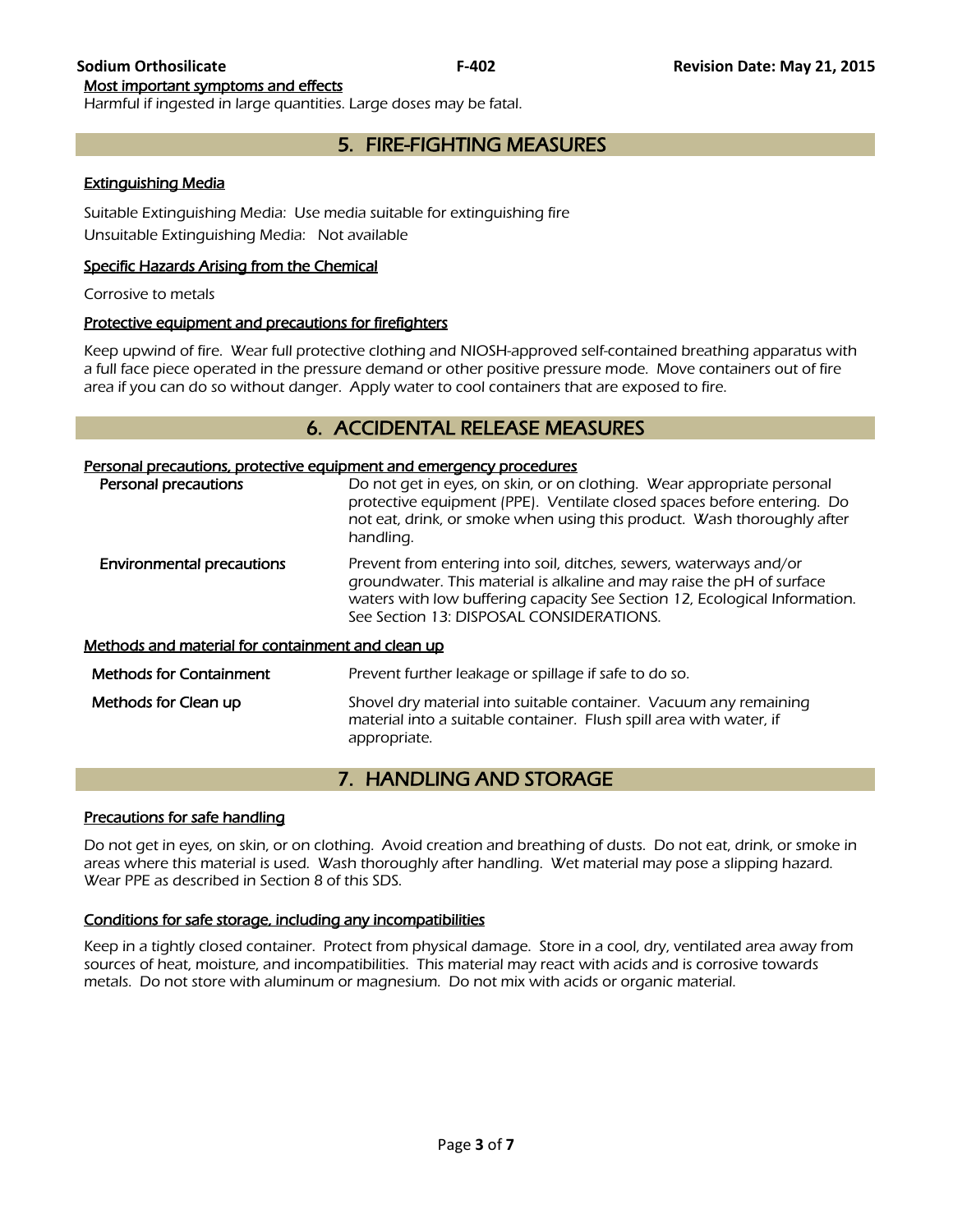## 8. EXPOSURE CONTROLS/PERSONAL PROTECTION

## Exposure Guidelines

| <b>Chemical Name</b>                                            |                                                                                                                                                                                                                                                    | <b>ACGIH, TLV</b>   | OSHA, PEL              | Carcinogen |
|-----------------------------------------------------------------|----------------------------------------------------------------------------------------------------------------------------------------------------------------------------------------------------------------------------------------------------|---------------------|------------------------|------------|
| Sodium Metasilicate                                             |                                                                                                                                                                                                                                                    | N/A                 | N/A                    | N/A        |
| Sodium Hydroxide                                                |                                                                                                                                                                                                                                                    | 2 mg/m <sup>3</sup> | $-2$ mg/m <sup>3</sup> | N/A        |
| Appropriate engineering controls<br><b>Engineering Controls</b> | Provide local exhaust ventilation where dust or mist may be generated.<br>Ensure compliance with applicable exposure limits.                                                                                                                       |                     |                        |            |
|                                                                 | Individual protection measures, such as personal protective equipment                                                                                                                                                                              |                     |                        |            |
| Eye/Face Protection                                             | Use safety glasses with side shields. If eye contact is likely wear chemical<br>safety goggles, or a full face safety shield. Provide an emergency eye wash<br>fountain and quick drench chemical shower in the immediate work area.               |                     |                        |            |
| Skin and Body Protection                                        | Use chemical impervious gloves, clothing, boots, and equipment to prevent<br>contact with this material.                                                                                                                                           |                     |                        |            |
| Respiratory Protection                                          | A NIOSH approved respirator with N95 cartridges may be permissible under<br>certain circumstances where airborne concentrations are expected to exceed<br>the exposure limits, or when symptoms have been observed that indicate<br>over exposure. |                     |                        |            |
| General Hygiene Considerations                                  | Wear protective clothing to quard against dust exposure. Maintain eye wash<br>fountain and quick drench safety shower in work area.                                                                                                                |                     |                        |            |

## 9. PHYSICAL AND CHEMICAL PROPERTIES

## **Appearance**

| <b>Physical State</b><br>Color                                                                                                                                                                                                                                                                                                                                                                                                                                                                                                                 | Solid<br>White                                                                                                                                                                                                                                                                                             | Odor<br><b>Odor Threshold</b> | Odorless<br>Not Determined  |
|------------------------------------------------------------------------------------------------------------------------------------------------------------------------------------------------------------------------------------------------------------------------------------------------------------------------------------------------------------------------------------------------------------------------------------------------------------------------------------------------------------------------------------------------|------------------------------------------------------------------------------------------------------------------------------------------------------------------------------------------------------------------------------------------------------------------------------------------------------------|-------------------------------|-----------------------------|
| Property                                                                                                                                                                                                                                                                                                                                                                                                                                                                                                                                       | <b>Values</b>                                                                                                                                                                                                                                                                                              |                               | <b>Remarks - Method</b>     |
| рH<br><b>Melting Point/Freezing Point</b><br><b>Boiling Point/Boiling Range</b><br><b>Flash Point</b><br><b>Evaporation Rate</b><br>Flammability (Solid, Gas)<br><b>Upper Flammability Limits</b><br><b>Lower Flammability Limits</b><br><b>Vapor Pressure</b><br><b>Vapor Density</b><br><b>Specific Gravity</b><br><b>Water Solubility</b><br>Solubility in other solvents<br><b>Partition Coefficient</b><br><b>Auto-ignition Temperature</b><br><b>Decomposition Temperature</b><br><b>Kinematic Viscosity</b><br><b>Dynamic Viscosity</b> | Approx. 14<br>Not Available<br>Not Available<br>Not Available<br>Not Available<br>Non-Flammable<br>Not Available<br>Not Available<br>Not Available<br>Not Available<br>2.0<br>12.0 @ 70 $^{\circ}$ F<br>Not Available<br>Not Available<br>Not Available<br>Not Available<br>Not Available<br>Not Available |                               | 1% solution<br>$Water = 10$ |
| <b>Explosive Properties</b><br><b>Oxidizing Properties</b>                                                                                                                                                                                                                                                                                                                                                                                                                                                                                     | Not Available<br>Not Available                                                                                                                                                                                                                                                                             |                               |                             |
|                                                                                                                                                                                                                                                                                                                                                                                                                                                                                                                                                |                                                                                                                                                                                                                                                                                                            |                               |                             |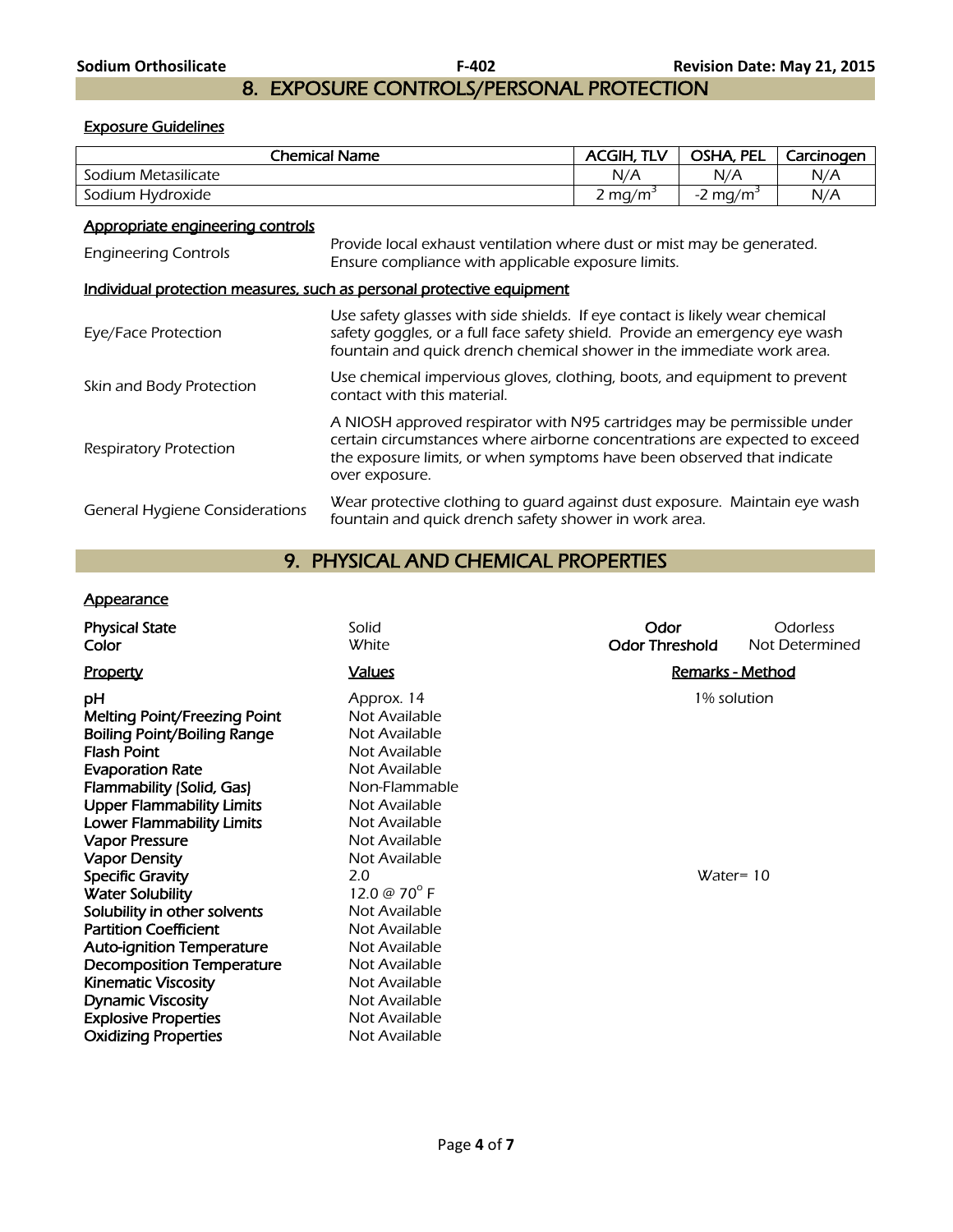| Sodium Orthosilicate                    | F-402                                                                                                                         | Revision Date: May 21, 2015 |
|-----------------------------------------|-------------------------------------------------------------------------------------------------------------------------------|-----------------------------|
|                                         | 10. STABILITY AND REACTIVITY                                                                                                  |                             |
| Reactivity                              | May react with incompatible materials mentioned below.                                                                        |                             |
| <b>Chemical Stability</b>               | Stable under normal conditions and storage.                                                                                   |                             |
| <b>Conditions to Avoid</b>              | Moisture, dusting, and incompatibilities.                                                                                     |                             |
| Incompatible materials                  | Acid, organic halogen compounds, nitro compounds, aluminum,<br>magnesium, tin, zinc, brass, bronze, copper, lead, and sugars. |                             |
| <b>Hazardous Decomposition Products</b> | Sodium dioxide. Decomposition with certain metals releases flammable<br>and explosive hydrogen gas.                           |                             |
| Hazardous Polymerization                | Will not occur.                                                                                                               |                             |

## 11. TOXICOLOGICAL INFORMATION

|                                  |                                                                                                                             | <b>Irritation Data</b> |                                   |
|----------------------------------|-----------------------------------------------------------------------------------------------------------------------------|------------------------|-----------------------------------|
| Component                        | <b>Results</b>                                                                                                              |                        |                                   |
| Sodium Metasilicate<br>6834-92-0 | Human: 250 mg/24 hours: Skin: Severe, Rabbit: 250 mg/24 hours: Skin: Severe, Guinea pig:<br>250 mg/24 hours: Skin: Moderate |                        |                                   |
| Sodium Hydroxide                 | Rabbit: 500 mg/24 hours: Skin: Severe, Rabbit: 50ug/24 hours: Eye: Severe                                                   |                        |                                   |
| <b>Component Toxicity Data</b>   |                                                                                                                             |                        |                                   |
| Component                        | LD50 Oral                                                                                                                   | LD50 Dermal            | <b>LC50 Inhalation</b>            |
| Sodium Metasilicate<br>6834-92-0 | 600 mg/kg (Rat)                                                                                                             |                        |                                   |
| Sodium Carbonate<br>497-19-8     | 4090 mg/kg (Rat)                                                                                                            | 2210 mg/kg (Mouse)     | 2300 mg/m <sup>3</sup> (2 hr-Rat) |

## 12. ECOLOGICAL INFORMATION

## Ectotoxicity (Aquatic)

This material has exhibited moderate toxicity to aquatic organisms.

| Biodegradation                | Not subject to biodegradation                                        |
|-------------------------------|----------------------------------------------------------------------|
| Persistence                   | Believed to persist in the environment                               |
| Bioconcentration              | Not expected to bioconcentrate in organisms                          |
| <b>Additional Information</b> | This material has exhibited slight toxicity to terrestrial organisms |

## 13. DISPOSAL CONSIDERATIONS

## Container Disposal

Dispose of container in accordance with applicable federal, state, local, and international regulations. Container rinsate must be disposed of in compliance with applicable regulations.

## Waste Disposal

Reuse or recycle if possible. May be subject to disposal regulations. Dispose in accordance with all applicable regulations.

## 14. TRANSPORT INFORMATION

Please see current shipping paper for most up to date shipping information, including<br>
Note exemptions and special circumstances.

DOT I.D. Number Not Available DOT Proper Shipping Name Not Available DOT Hazard Classes: US DOT Not Available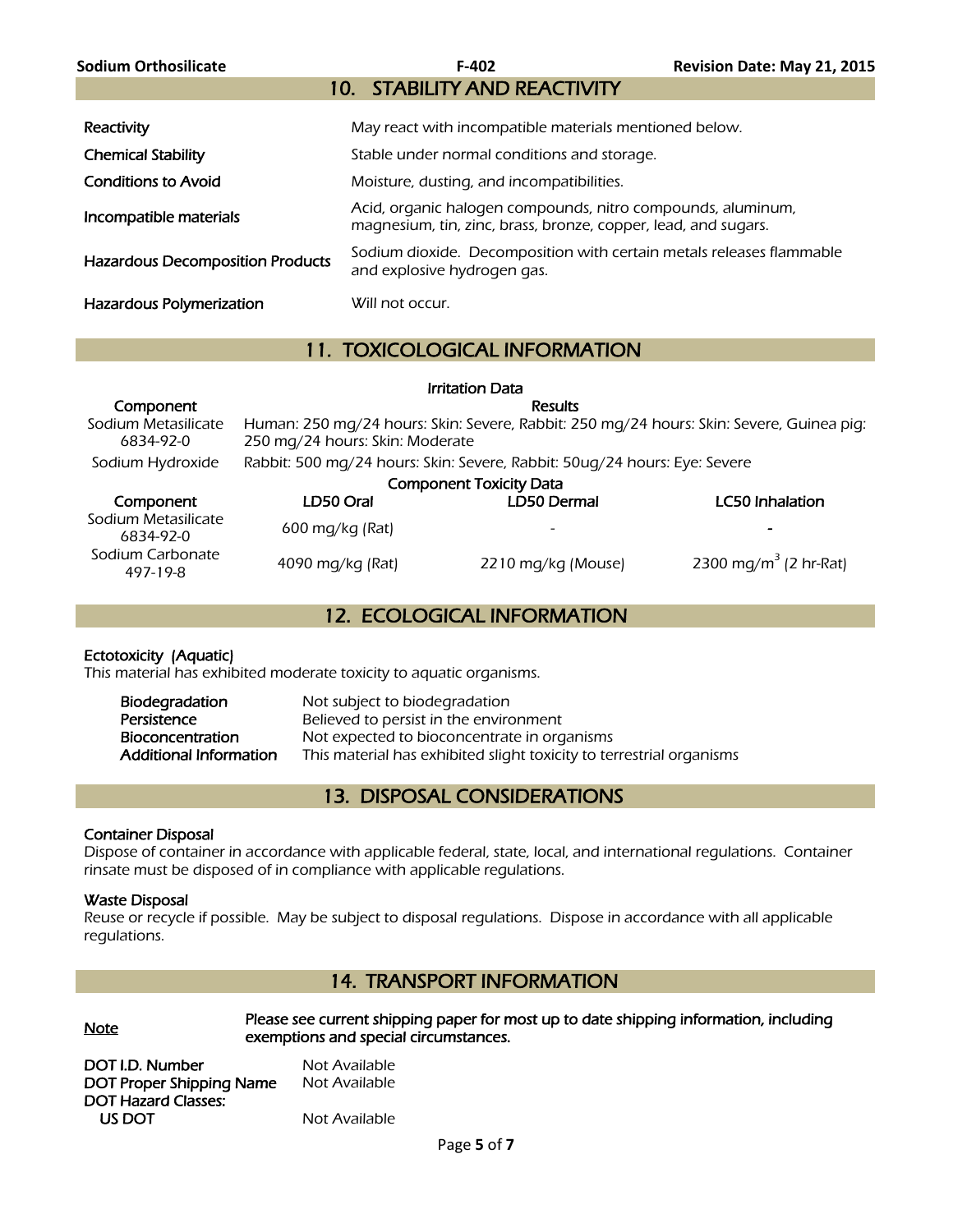**Packing Group Not Available**<br> **DOT Label Not Available** 

**Not Available** 

## 15. REGULATORY INFORMATION

## U.S. Federal Regulations

Contents of this SDS comply with OSHA Hazard Communication Standard CFR 1910.1200.

## OSHA Hazard Communication Standard (26 CFR 1910.1200)

( X ) Hazardous ( ) Non- Hazardous

#### CERCLA Sections 102a/103 Hazardous Substances

Not regulated

#### SARA EHS Chemical

Not regulated

#### EPCRA Sections 311/312 Hazard Categories

Acute Health Hazard

#### EPCRA Section 313

Not regulated

#### OSHA Process Safety

Not regulated

#### FDA

Sodium Silicates have generally recognized as Safe (GRAS) status under specific FDA regulations. Refer to 21 Code of Federal Regulations (CFR) 173, 175, 176, 177, 182, and 184, which is accessible on the FDA's website.

## State Regulations

## California Prop 65

 This product may contain the following ingredient(s) known to the state of California to cause cancer, birth defects or other reproductive harm: Sodium Hydroxide (CAS1310-73-2).

#### Inventories

#### **TSCA**

Components are listed or exempt.

## TSCA 12(b)

This product is not subject to export notification.

## Canadian Chemical

Components of this product are listed on either the DSL or the NDSL.

## WHMIS- Classification of Substances

E- Corrosive material